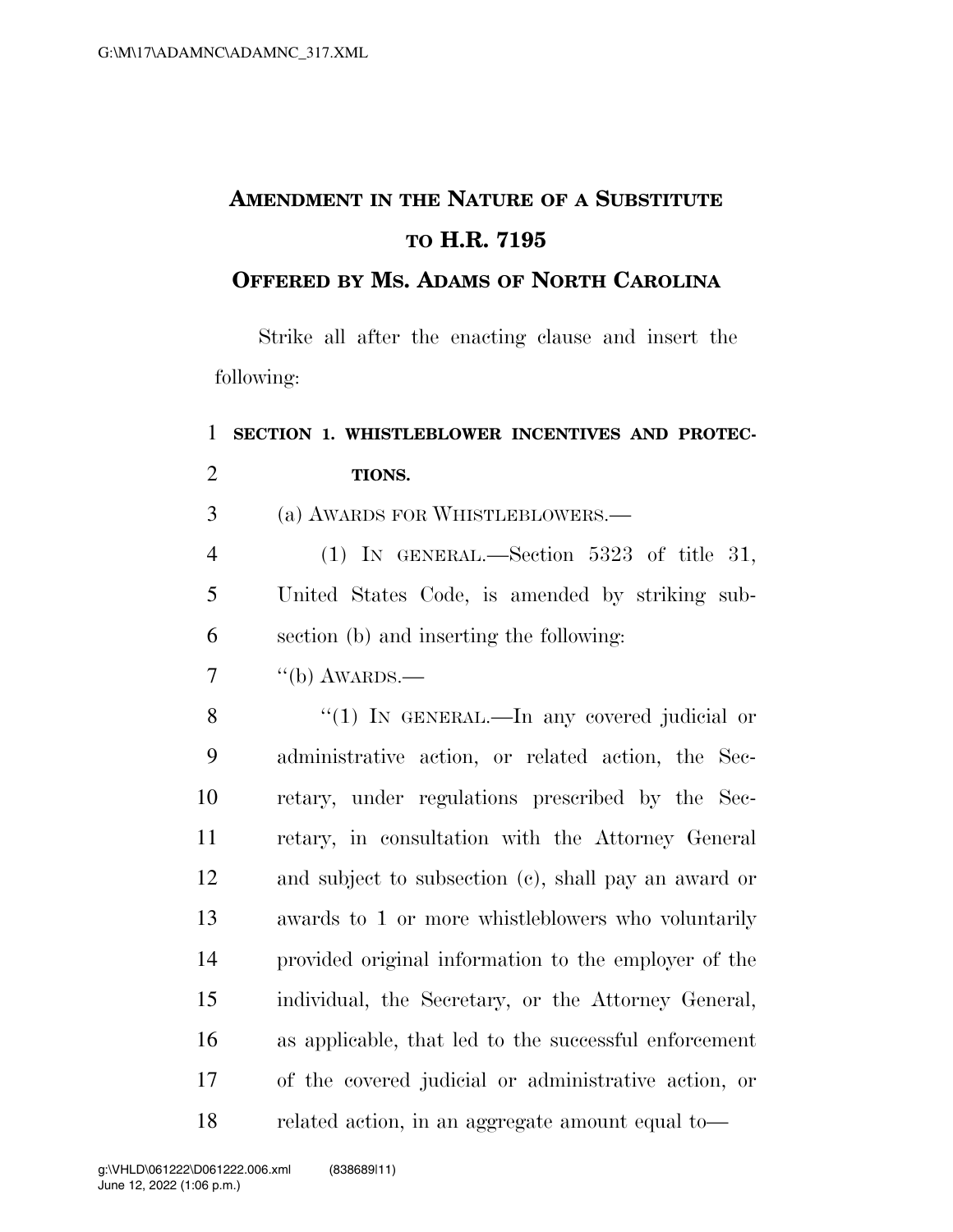| $\mathbf{1}$   | "(A) not less than 10 percent, in total, of         |
|----------------|-----------------------------------------------------|
| $\overline{2}$ | what has been collected of the monetary sanc-       |
| 3              | tions imposed in the action or related actions;     |
| $\overline{4}$ | and                                                 |
| 5              | $\lq\lq$ (B) not more than 30 percent, in total, of |
| 6              | what has been collected of the monetary sanc-       |
| 7              | tions imposed in the action or related actions.     |
| 8              | $"(2)$ PAYMENT OF AWARDS.—                          |
| 9              | "(A) IN GENERAL.—Any amount paid                    |
| 10             | under paragraph (1) shall be paid from the          |
| 11             | Fund established under paragraph (3).               |
| 12             | "(B) RELATED ACTIONS.—The Secretary                 |
| 13             | may pay awards less than the amount described       |
| 14             | in paragraph $(1)(A)$ for related actions in which  |
| 15             | a whistleblower may be paid by another whistle-     |
| 16             | blower award program.                               |
| 17             | $\lq(3)$ SOURCE OF AWARDS.—                         |
| 18             | "(A) IN GENERAL.—There shall be estab-              |
| 19             | lished in the Treasury of the United States a       |
| 20             | revolving fund to be known as the Financial In-     |
| 21             | tegrity Fund (referred to in this subsection as     |
| 22             | the 'Fund').                                        |
| 23             | "(B) USE OF FUND.—The Fund shall be                 |
| 24             | available to the Secretary, without further ap-     |
| 25             | propriation or fiscal year limitations, only for    |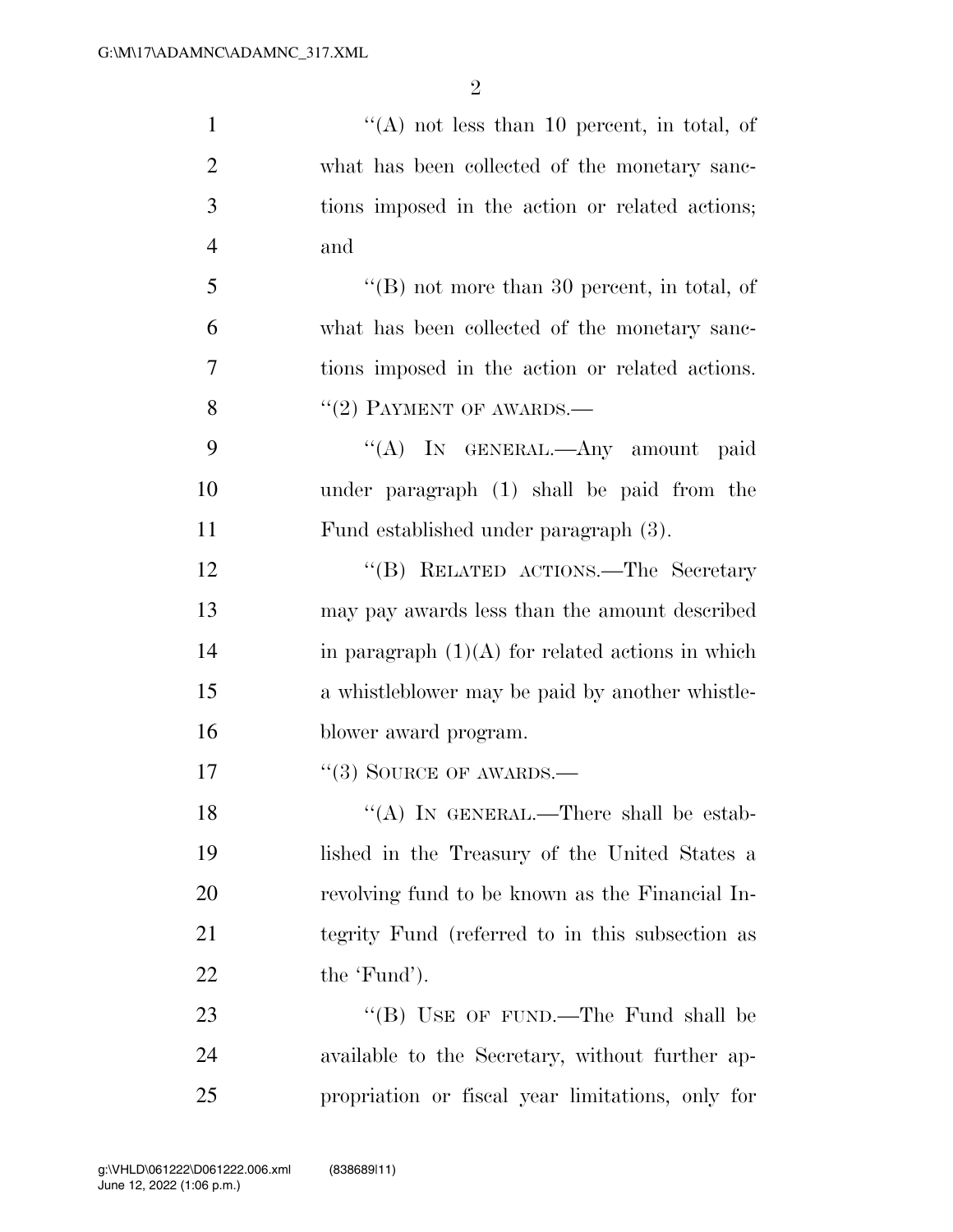| $\mathbf{1}$   | the payment of awards to whistleblowers as pro-  |
|----------------|--------------------------------------------------|
| $\overline{2}$ | vided in subsection (b).                         |
| 3              | "(C) RESTRICTIONS ON USE OF FUND.—               |
| 4              | The Fund shall not be available to pay any per-  |
| 5              | sonnel or administrative expenses.               |
| 6              | $``(4)$ DEPOSITS AND CREDITS.—                   |
| 7              | "(A) IN GENERAL.—There shall be depos-           |
| 8              | ited into or credited to the Fund an amount      |
| 9              | equal to-                                        |
| 10             | "(i) any monetary sanction collected             |
| 11             | by the Secretary or Attorney General in          |
| 12             | any judicial or administrative action under      |
| 13             | this title or a covered statute, unless the      |
| 14             | balance of the Fund at the time the mone-        |
| 15             | tary sanction is collected exceeds               |
| 16             | $$300,000,000;$ and                              |
| 17             | "(ii) all income from investments                |
| 18             | made under paragraph (5).                        |
| 19             | ADDITIONAL AMOUNTS.-If<br>$\lq\lq (B)$<br>the    |
| 20             | amounts deposited into or credited to the Fund   |
| 21             | under subparagraph (A) are not sufficient to     |
| 22             | satisfy an award made under this subsection,     |
| 23             | there shall be deposited into or credited to the |
| 24             | Fund an amount equal to the unsatisfied por-     |
| 25             | tion of the award from any monetary sanction     |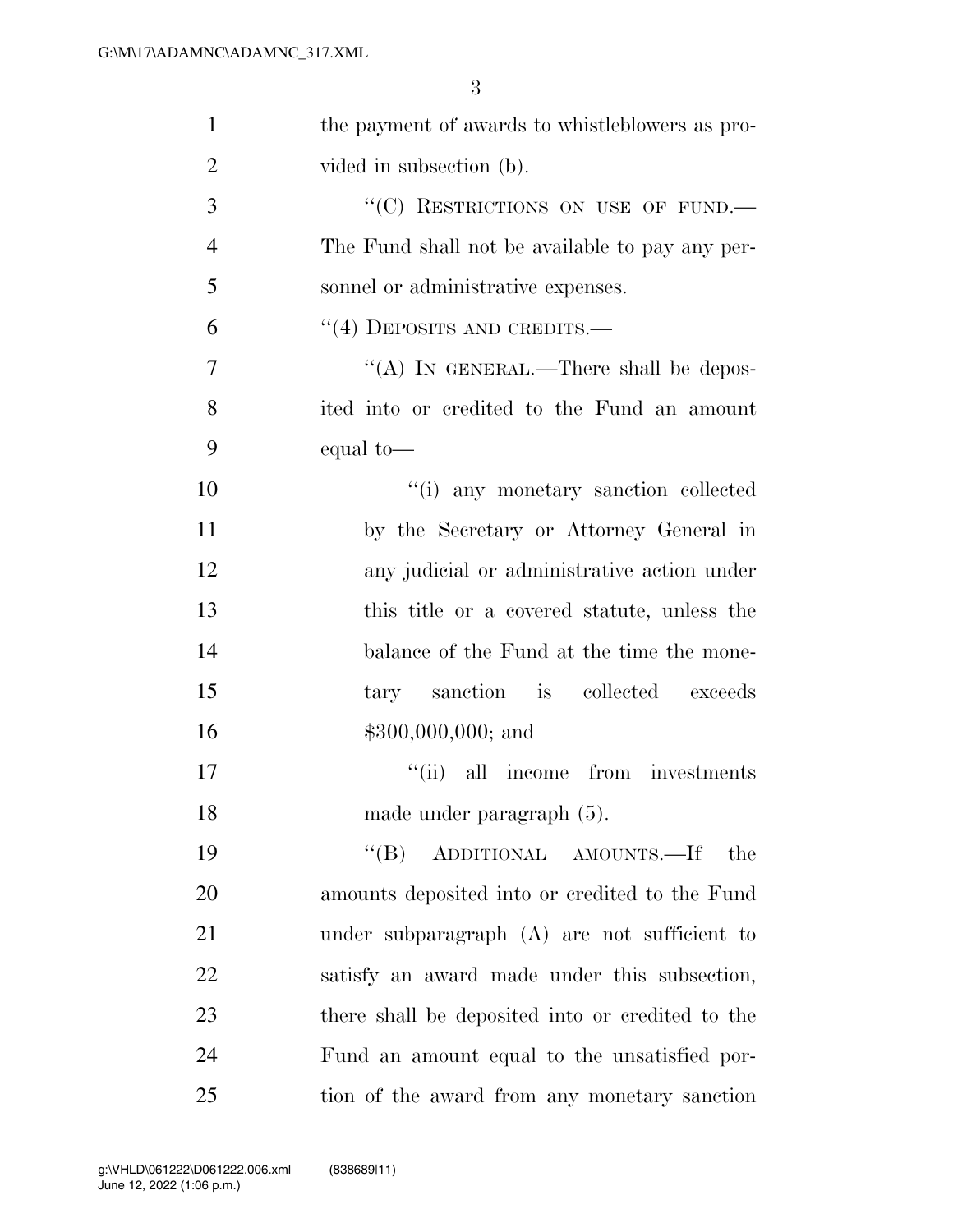collected by the Secretary of the Treasury or Attorney General in the covered judicial or ad-ministrative action on which the award is based.

 $\cdot$  (C) EXCEPTION. No amounts to be de- posited or transferred into the United States Victims of State Sponsored Terrorism Fund es- tablished under to the Justice for United States Victims of State Sponsored Terrorism Act (34 U.S.C. 20144) or the Crime Victims Fund es- tablished under section 1402 of the Victims of Crime Act of 1984 (34 U.S.C. 20101) shall be deposited into or credited to the Fund.

#### 13 "(5) INVESTMENTS.—

14 "(A) AMOUNTS IN FUND MAY BE IN- VESTED.—The Secretary of the Treasury may invest the portion of the Fund that is not re-quired to meet the current needs of the Fund.

18 "(B) ELIGIBLE INVESTMENTS.—Invest- ments shall be made by the Secretary of the Treasury in obligations of the United States or obligations that are guaranteed as to principal and interest by the United States, with matu- rities suitable to the needs of the Fund as de-termined by the Secretary.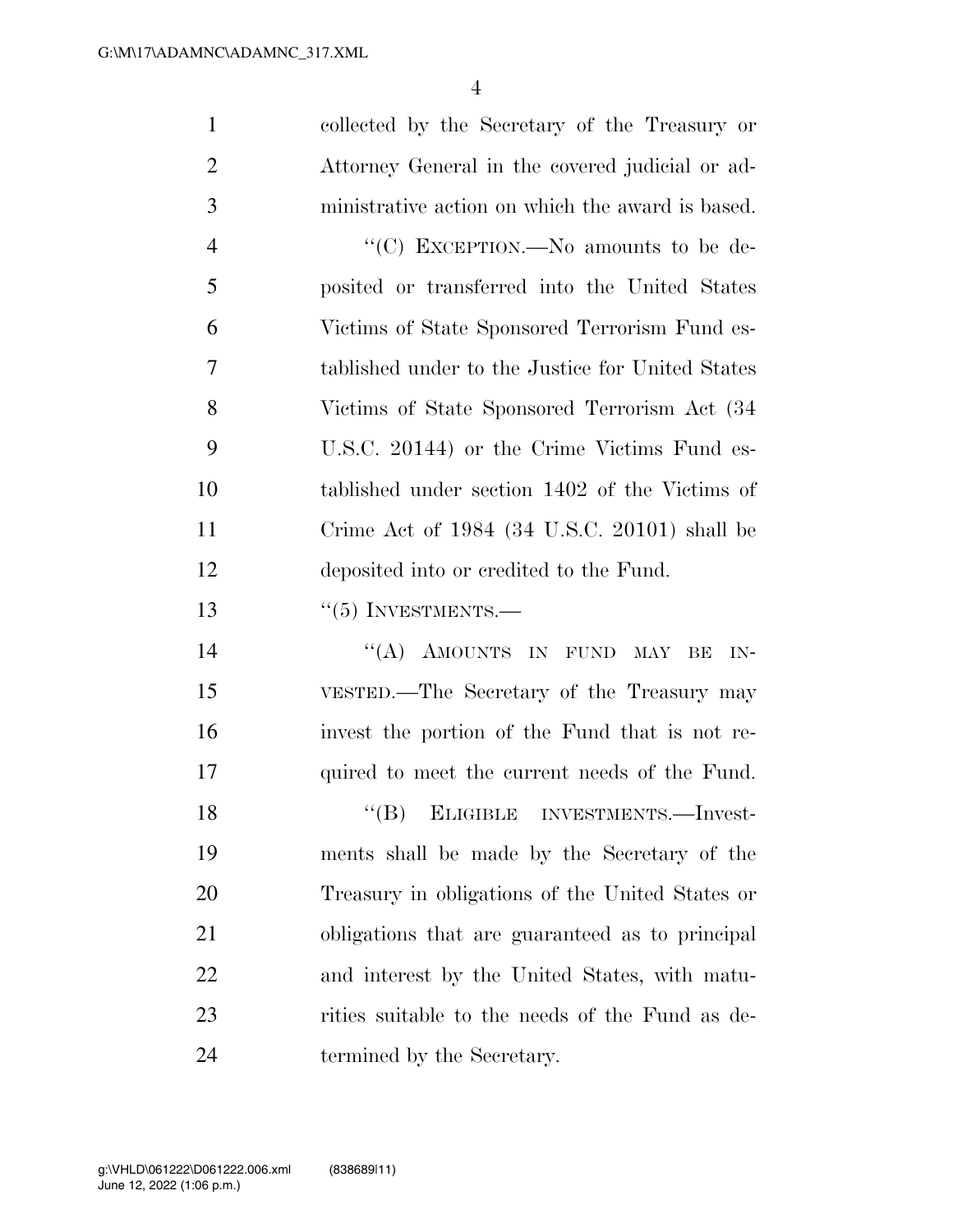| $\mathbf{1}$   | "(C) INTEREST AND PROCEEDS CRED-                             |
|----------------|--------------------------------------------------------------|
| $\overline{2}$ | ITED.—The interest on, and the proceeds from                 |
| 3              | the sale or redemption of, any obligations held              |
| $\overline{4}$ | in the Fund shall be credited to, and form a                 |
| 5              | part of, the Fund.".                                         |
| 6              | (2)<br>COVERED STATUTE DEFINED.—Section                      |
| 7              | $5323(a)$ of title 31, United States Code, is amended        |
| 8              | by adding at the end the following:                          |
| 9              | "(5) COVERED STATUTE DEFINED.—In this                        |
| 10             | section, the term 'covered statute' means—                   |
| 11             | $\lq\lq$ the International Emergency Eco-                    |
| 12             | nomic Powers Act (50 U.S.C. 1701 et seq.);                   |
| 13             | "(B) sections $5$ and $12$ of the Trading                    |
| 14             | With the Enemy Act (50 U.S.C. 4305; 4312);                   |
| 15             | and                                                          |
| 16             | "(C) the Foreign Narcotics Kingpin Des-                      |
| 17             | ignation Act $(21 \text{ U.S.C. } 1901 \text{ et seq.})$ .". |
| 18             | (b) TECHNICAL AND CONFORMING AMENDMENTS.-                    |
| 19             | Section 5323 of title 31, United States Code, is amend-      |
| 20             | $ed$ —                                                       |
| 21             | $(1)$ in subsection $(a)$ —                                  |
| 22             | $(A)$ in paragraphs $(1)$ and $(5)$ , by striking            |
| 23             | "this subchapter or subchapter III" each place               |
| 24             | term appears and inserting "this sub-<br>the                 |
| 25             | chapter or a covered statute, or for a conspiracy            |